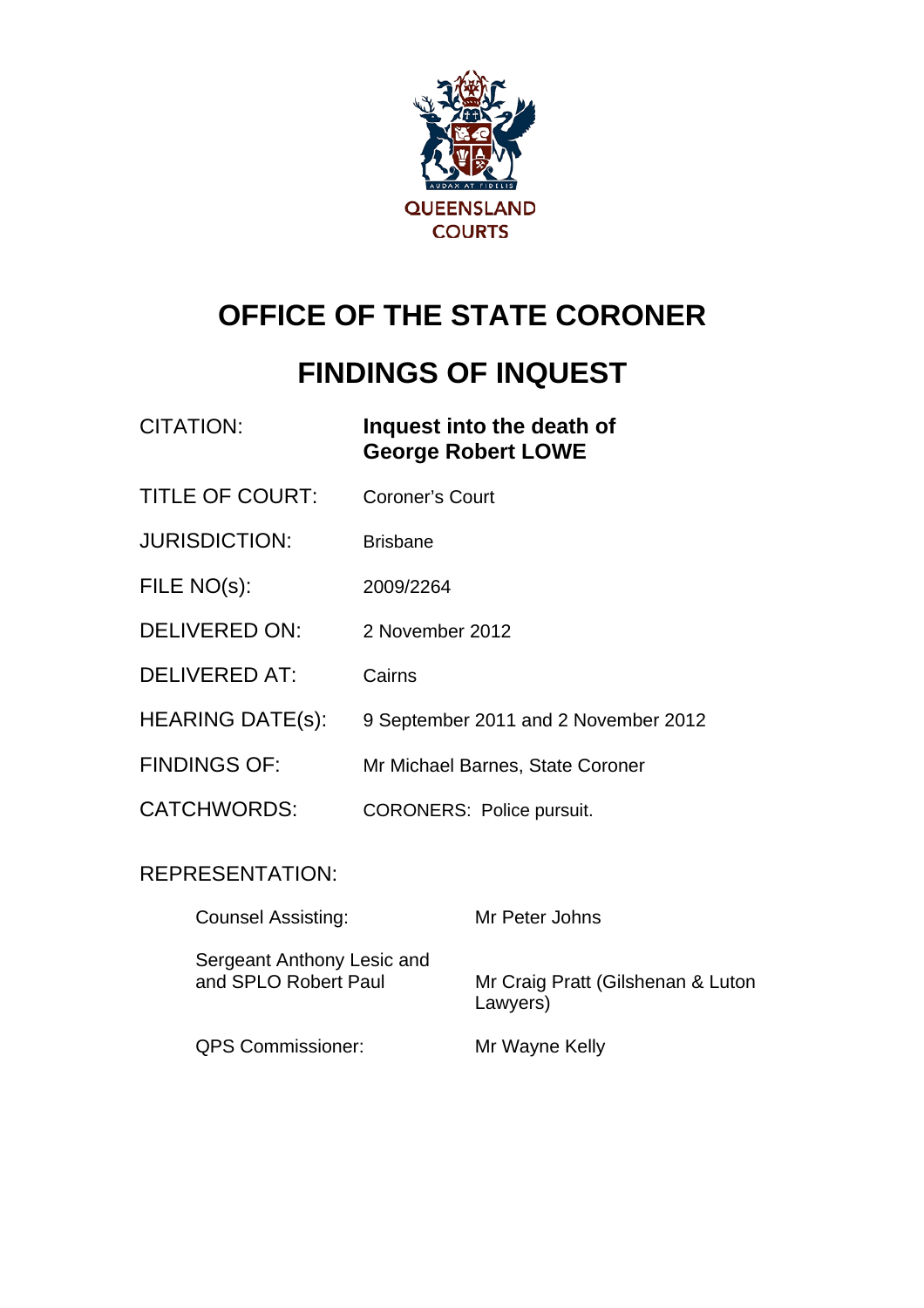# Table of Contents

| INITIAL POLICE CONTACT AND ATTEMPTED INTERCEPT4    |  |
|----------------------------------------------------|--|
|                                                    |  |
|                                                    |  |
|                                                    |  |
|                                                    |  |
|                                                    |  |
|                                                    |  |
|                                                    |  |
|                                                    |  |
|                                                    |  |
|                                                    |  |
| CONCERNS, COMMENTS AND RECOMMENDATIONS  8          |  |
|                                                    |  |
| When can a pursuit be commenced and continued?8    |  |
|                                                    |  |
|                                                    |  |
| Was the pursuit in accordance with QPS policy?  11 |  |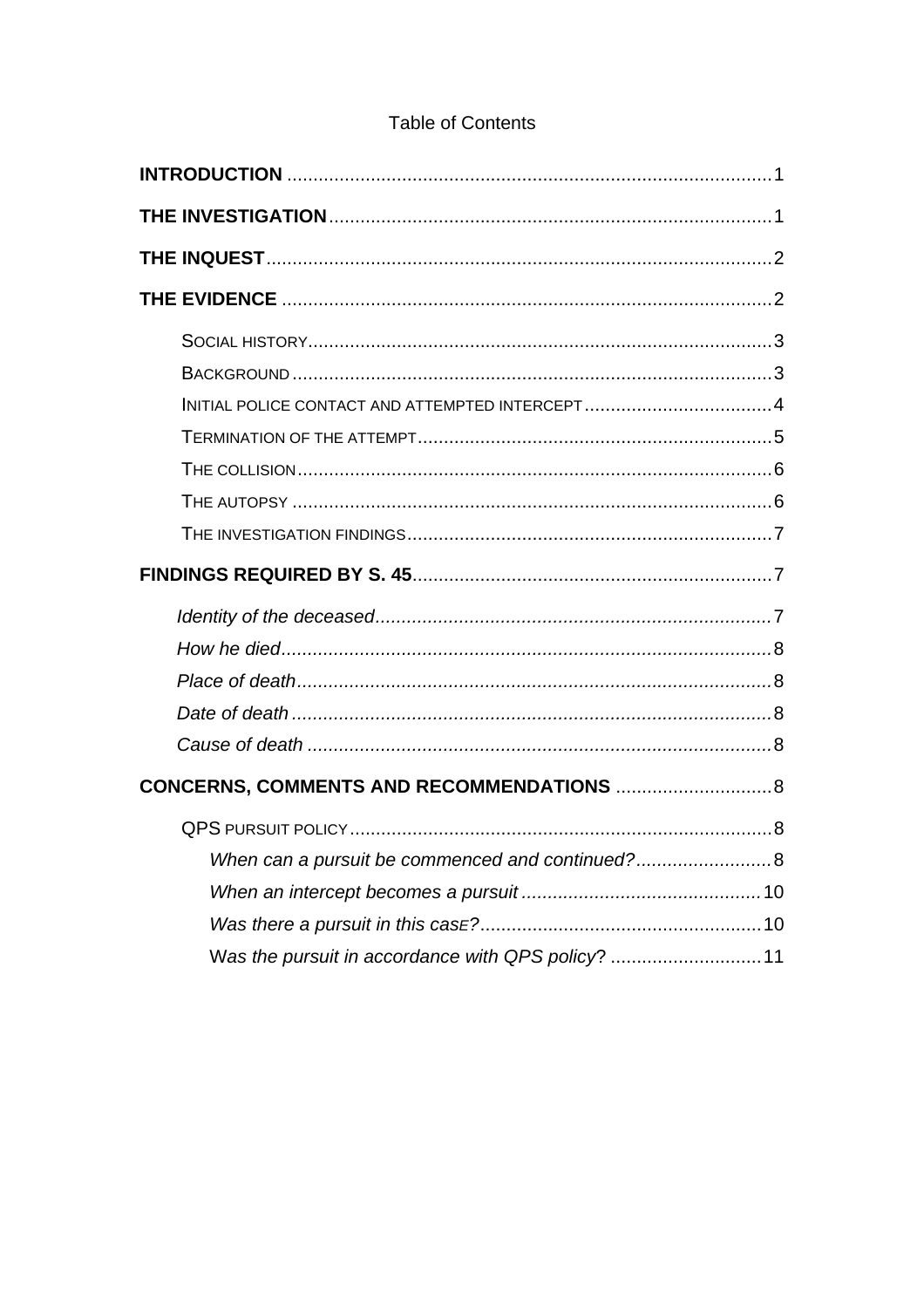<span id="page-2-0"></span>The *Coroners Act 2003* (the Act) provides in s. 47 that when an inquest is held into a death that happened in the course of or as a result of police operations, the coroner's written findings must be given to the family of the person who died, each of the persons or organizations granted leave to appear at the inquest and to various officials with responsibility for the justice system including the Attorney-General and the Minister for Police, Corrective Services and Emergency Services. These are my findings in relation to the death of George Robert Lowe. They will be distributed in accordance with the requirements of the Act and posted on the website of the Office of the State Coroner.

## **Introduction**

On the morning of 25 September 2009, 80 year old George Lowe set off from his house in Malanda and drove towards Cairns. His manner of driving alarmed another driver sufficiently for the driver to immediately report it to police. A crew from Kuranda police station was notified of the complaint and went on patrol to see if they could intercept Mr Lowe as he drove along the Kennedy Highway.

They soon spotted Mr Lowe's vehicle on the western side of the Kuranda Range travelling towards Cairns. They also observed his vehicle to be driven erratically and issued a direction to stop by use of their siren and emergency lights. Twice Mr Lowe's vehicle veered to the left, apparently to pull over, only to return to the eastbound lane and continue at moderate speed. The driver of the police vehicle decided to abandon the attempt to intercept Mr Lowe contemporaneous with an order to do so from the Cairns based pursuit controller. Minutes later police received notification that Mr Lowe's vehicle had been involved in a collision while descending the eastern side of the range. His vehicle had veered into the opposite lane striking a prime mover and killing him instantly.

These findings:-

- establish the circumstances in which the fatal injuries were sustained;
- confirm the identity of the deceased person, the time, place and medical cause of his death; and
- consider whether the police officers involved acted in accordance with the Queensland Police Service (QPS) policies and procedures then in force.

# **The investigation**

The coronial investigation was conducted by the QPS Ethical Standards Command (ESC) and a detailed report was prepared by Senior Sergeant Richard Symes. He gave oral evidence at the inquest.

The initial management of the scene was necessarily conducted by the officer driving the vehicle that had initially attempted to intercept Mr Lowe. He was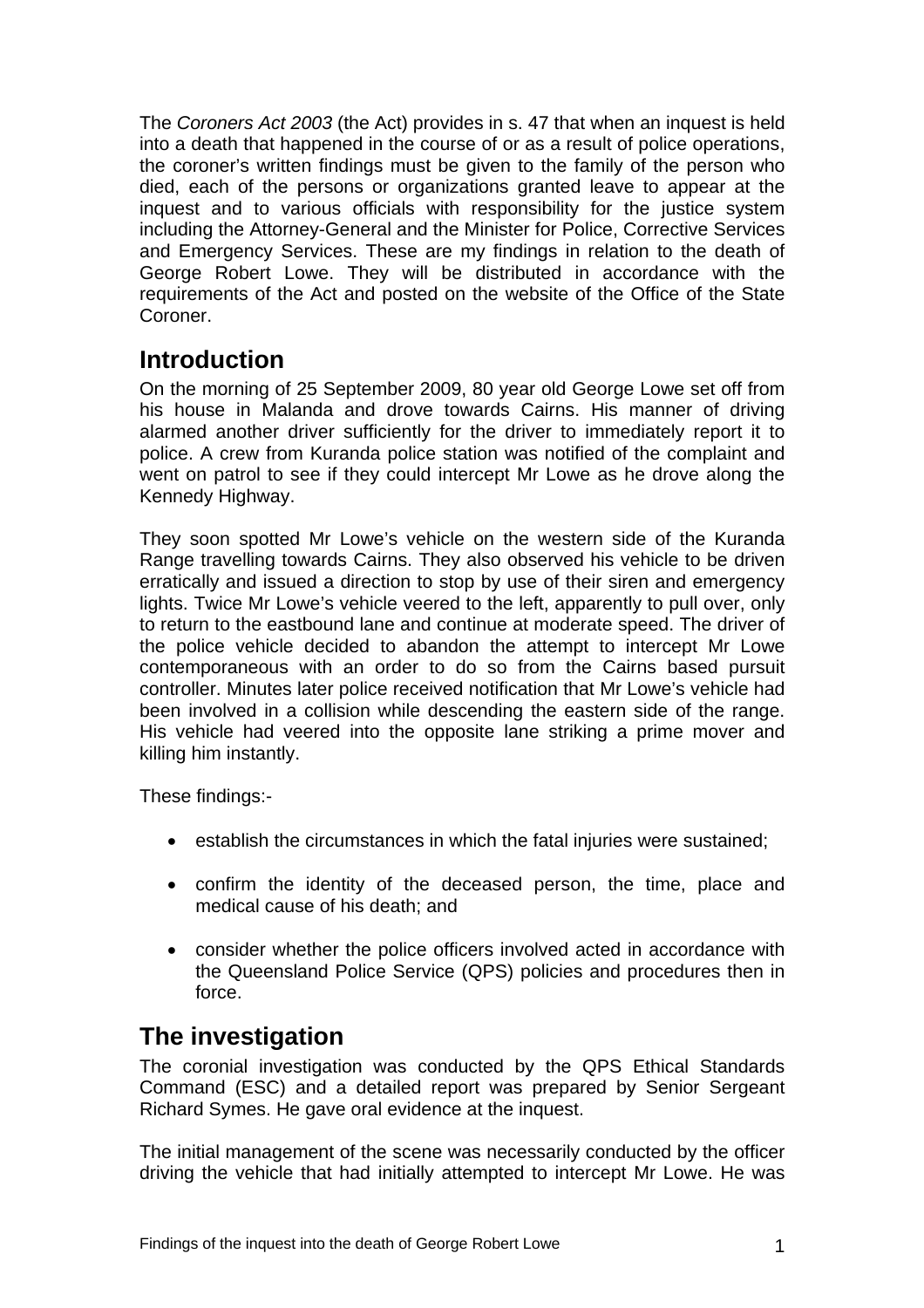<span id="page-3-0"></span>driving the nearest police vehicle to the scene of the accident when police were notified and it was appropriate that he responded to provide emergency assistance or first aid. Thereafter officers from Cairns police took over management of the scene. ESC officers were notified given the earlier involvement of police and travelled from Brisbane that afternoon to begin their investigations.

Senior Constable Andrew Ezard from the Cairns Forensic Crash Unit attended the scene and made observations that later allowed him to construct a forensic map of the scene and to provide an explanation of the likely cause of the collision. He arranged for a series of photographs of the scene to be taken.

Senior Sergeant Symes and a colleague conducted interviews with the two officers involved directly in the incident and the Mareeba communications officer who had taken the role of pursuit controller. They arranged for the driver of the police vehicle to provide a urine sample on the afternoon of 25 September 2009 and this was sent for toxicological analysis. Later a videotaped re-enactment was conducted with this officer.

The prime mover and Mr Lowe's vehicle, both involved in the collision, were inspected by QPS mechanics.

The ESC officers arranged for statements to be taken from civilian eye witnesses to the collision and to the manner of Mr Lowe's driving in the lead up to the incident. A statement was also taken from Mr Lowe's son.

I am satisfied all relevant sources of information have been accessed and the results effectively collated. I thank those involved for their efforts, although I express my concern that the investigation report was not provided to my office until twenty-two months after the death.

# **The inquest**

A pre-inquest conference was held in Brisbane on 9 September 2011. Mr Johns was appointed counsel assisting and leave to appear was granted to the Commissioner of the Queensland Police Service and the officers involved in the incident. The inquest was held in Cairns on 2 November 2012 at which the investigating officer and the two officers who had attempted to intercept Mr Lowe gave evidence. In drawing my conclusions for these findings I also considered information contained in the 65 exhibits tendered.

## **The evidence**

I turn now to the evidence. Of course I can not even summarise all of the information contained in the exhibits and transcript but I consider it appropriate to record in these reasons the evidence I believe is necessary to understand the findings I have made.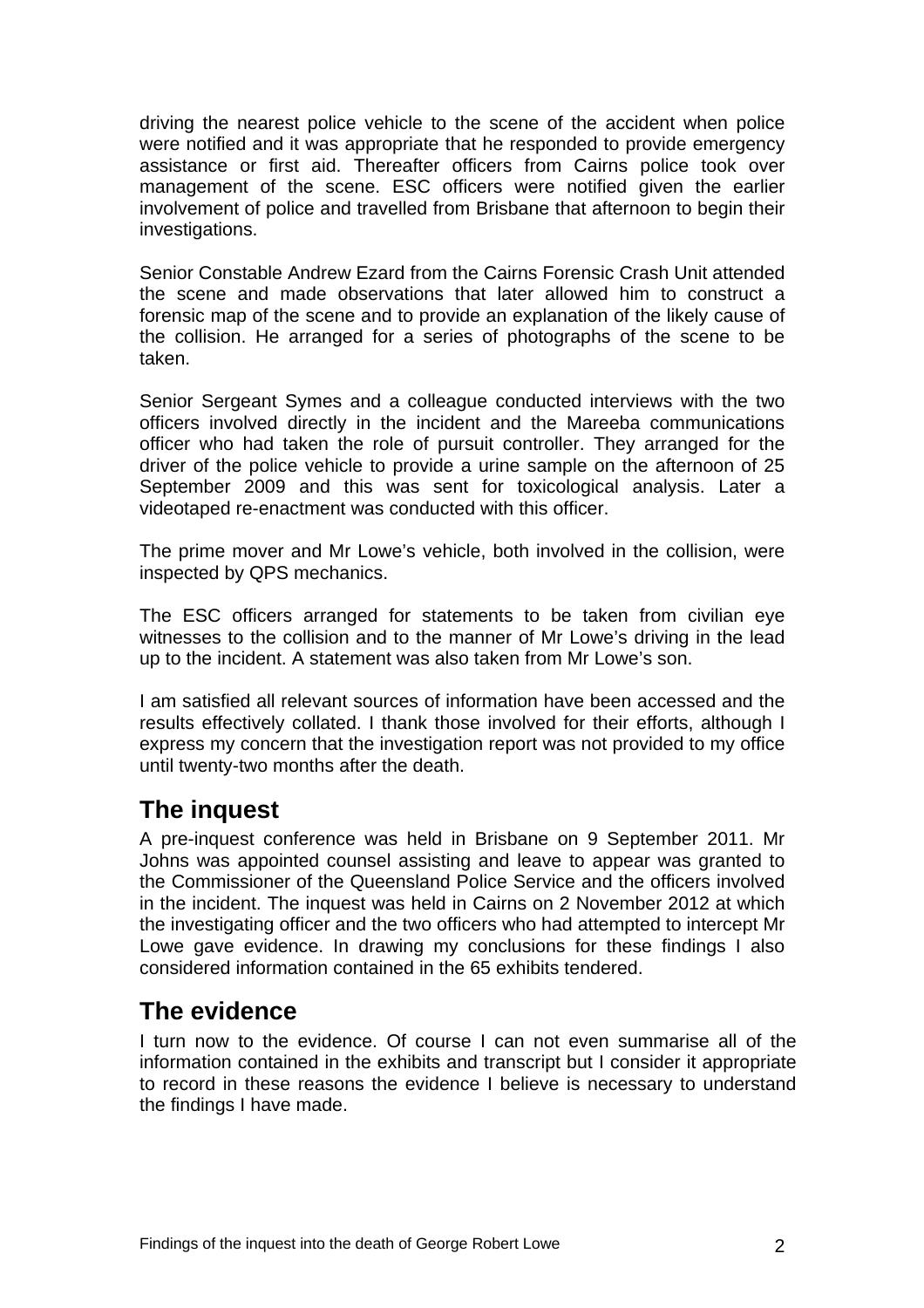### <span id="page-4-0"></span>*Social history*

George Robert Lowe was born on 18 December 1928. He had worked as a fitter and turner for many years but was long retired at the time of his death. He was residing alone in Malanda although is son Darren lived nearby. It appears that in the weeks leading to his death, Mr Lowe was suffering from some health problems. He had suffered a fall which his son says was playing on his mind. He had also complained of suffering some 'bad nights' in the week prior to his death. This was not discussed in any further detail and there is no indication of any other particular change in mood or demeanour.

Although his destination on 25 September 2009 is not known, he had been to Cairns for medical treatment in the days following his fall. Darren Lowe told investigators he thought his father must have been having a 'bad day' on the day of his death as his clothes were left on the floor near his shower. This was most unusual, he said, as his father was usually very neat. Darren Lowe also told investigators that his father was a safe driver, his only complaint being that his father would occasionally cut corners too much for his liking. He had no criminal history and no dealings with police that might have caused him to fear or dislike them. His apparent failure to stop when directed by police remains baffling to his family.

Mr Lowe was a member of the Atherton Bowls Club and, in keeping with his trade, enjoyed working with his hands in various forms. He is sadly missed by his family and friends.

#### *Background*

John Epson was travelling from Ravenshoe to Mareeba on the Kennedy Highway on the morning of 25 September 2009. He recalls an oversize escort vehicle travelling in the opposite direction and could see the prime mover and oversize load coming towards him. Looking in his rear view mirror Mr Epson saw what he described as a sandstone coloured Nissan pull out violently from behind a Toyota utility travelling directly behind his vehicle. He stated the Nissan accelerated at great speed, up to 160km/h on his assessment, and overtook the Toyota. This brought the Nissan directly in the path of the prime mover and Mr Epson was convinced there was going to be a collision. At the last second the Nissan pulled back into the correct lane behind Mr Epson, missing the prime mover by inches. As the Nissan was still travelling at high speed Mr Epson feared it was going to run into the rear of his vehicle and he yelled a warning to his passenger. In his rear view mirror he saw the Nissan break heavily before speeding up again to pass Mr Epson's vehicle. As it did Mr Epson saw the driver was an elderly man.

Once it had passed him the Nissan continued to drive erratically, breaking so hard at one point that blue smoke emanated from the tyres. Mr Epson was so concerned by the manner of driving, convinced as he was that the driver was trying intentionally to kill himself or someone else that he pulled into Mareeba police station and advised an officer of what had occurred. He told police the other vehicle was driving towards Cairns and provided a registration number of 250JJZ.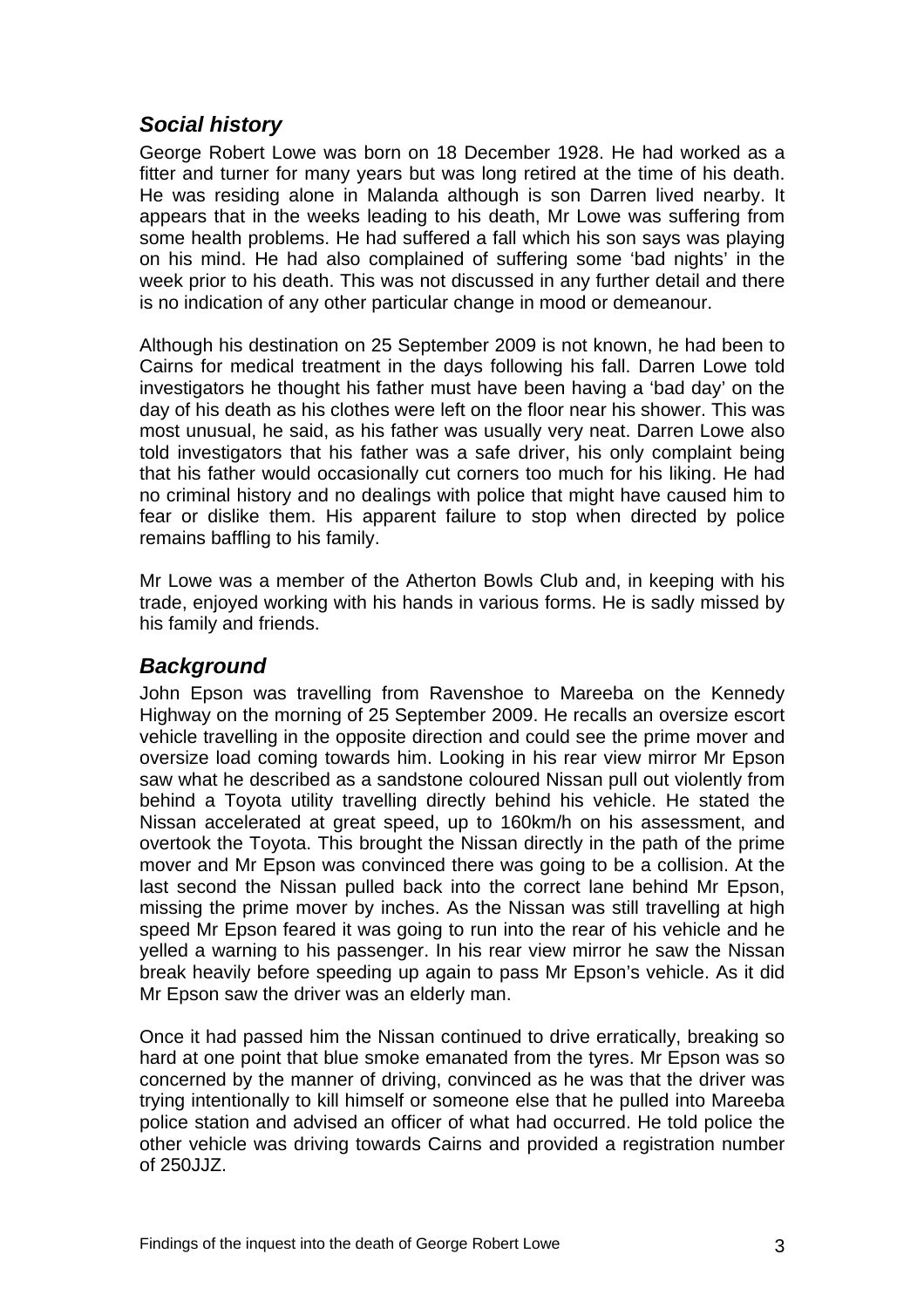<span id="page-5-0"></span>That report resulted in a radio communication from Mareeba to Kuranda station advising of the complaint they had received from Mr Epson. The information conveyed was that the vehicle in question was driving erratically and had just overtaken some vehicles as it came into Mareeba.

#### *Initial police contact and attempted intercept*

This message was heard by Sergeant Anthony Lesic and Senior Police Liaison Officer (PLO) Robert Paul at Kuranda Station. Sergeant Lesic told the inquest that this message was followed by a telephone call from the female officer at Mareeba who had spoken to Mr Epson. He says it was made clear in this call to him that the complaint received was an apparently serious one and left him with the understanding that the allegation was one of dangerous driving.

As a result, he and PLO Paul left the station in their marked police vehicle and headed south-west from Kuranda towards Mareeba in order to attempt to locate the vehicle. Several kilometres from Kuranda, just after 11.00am, the officers saw the Mazda 626 sedan with licence plate 250GGZ; this was the vehicle being driven by Mr Lowe. It had a sufficiently similar number plate to that given (250JJZ) and was sufficiently similar in description for the officers to surmise, correctly, that it was the vehicle subject of the complaint at Mareeba.

Sergeant Lesic and PLO Paul both told the inquest that when they first saw this vehicle it was travelling very close to the vehicle in front and was to the far left of the lane in which it was travelling.

Sergeant Lesic performed a U-turn and set off after the Mazda. As he was travelling above the speed limit in order to do this he turned on his emergency lights. Around three kilometres further on, the police officers sighted the Mazda which had slowed behind a line of traffic near the intersection of the highway with Rob Veivers Drive. As there were traffic lights at this intersection and Sergeant Lesic realised he may have to traverse it through a red light he turned on his siren as a precaution. It was around this time he saw the Mazda begin to drive erratically. Specifically, it was veering sharply right as far as the centre line and then left until it was over the fog line. Sergeant Lesic thought it highly likely the driver was affected by alcohol.

A short time after the police vehicle travelled through the traffic lights the Mazda pulled more significantly to the left of the road. PLO Paul recalls it slowing to a near stop although Sergeant Lesic thought it only slowed marginally. In any event both thought the driver was obeying the direction to stop. This was short-lived as it quickly veered back into the centre of the lane and resumed its speed. The officers say the speed of the Mazda did not exceed the speed limit of 80km/h during the period in which they were following.

Just before the Barron River Bridge, Mr Lowe's vehicle again pulled to the left of the road so that it's left wheels were well over the fog line. Again it veered to the right and back into a normal line of travel, this time only just missing the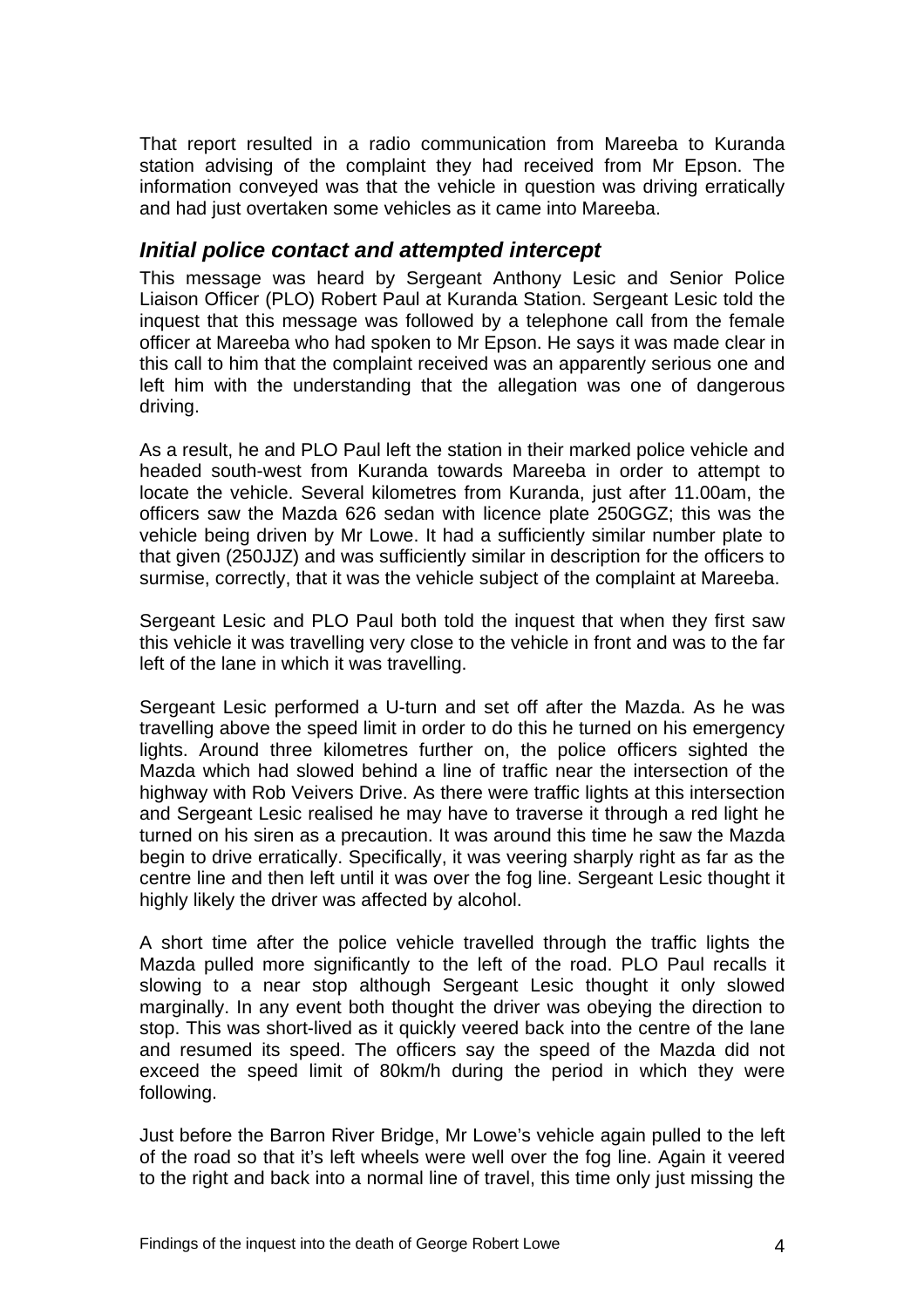<span id="page-6-0"></span>guard rail on the bridge. A few hundred metres past the bridge a third such incident occurred although this time at a point on the road where there was no obvious place to pull over. This resulted in the Mazda striking a series of guide posts.

At this time the vehicle in front of the Mazda pulled over and Mr Lowe then veered sharply to the right and overtook that vehicle. Sergeant Lesic also overtook the other vehicle and continued after the Mazda.

Shortly after they had sighted the Mazda Sergeant Lesic advised Mareeba Communications. They appropriately maintained contact with the communications supervisor at Mareeba, Sergeant Brian Smith. Under QPS policy he soon became the 'pursuit controller'. At around the time Mr Lowe was pulling over to the left for a third time (though before he had passed the car in front) the following communication took place:

| <i>LESIC:</i>     | 293 Mareeba                                                                                                                                                                                       |
|-------------------|---------------------------------------------------------------------------------------------------------------------------------------------------------------------------------------------------|
| OPERATOR (Smith): | Go ahead                                                                                                                                                                                          |
| <i>LESIC:</i>     | Yeah 293 Mareeba can you just show us<br>attempting to intercept vehicle 250GGZ, ah I<br>believe it's a Mazda of sorts, he's all over<br>the road and a danger to other drivers at<br>this stage. |

#### *Termination of the attempt*

After Mr Lowe and Sergeant Lesic had both passed the other vehicle they entered a straight section of highway that leads to a sharp right hand turn. This signals the commencement of a sharply winding section of road ascending the western side of the range. It is during this section of road, around 300m after Mr Lowe had struck the guide posts that Sergeant Lesic decided it was too dangerous to continue. He considered by this stage he was in a pursuit but says he was mindful of the nature of the road ahead and combined with the erratic driving from the Mazda believed the pursuit needed to be terminated because the risks it posed outweighed the potential benefit of intercepting Mr Lowe.

Almost simultaneously, although Sergeant Lesic is sure it was moments after he had made his own decision to terminate, the following conversation took place:

| SMITH: | If that vehicle's failing to stop and you've<br>commenced a pursuit have you got a<br>pursuit category that you're following the<br>vehicle for? |
|--------|--------------------------------------------------------------------------------------------------------------------------------------------------|
| LESIC: | Yeah. Vehicle has um UI twenty kilometres<br>an hour just refusing to stop at this stage.<br>Um he was UI in relation to a suspect driver        |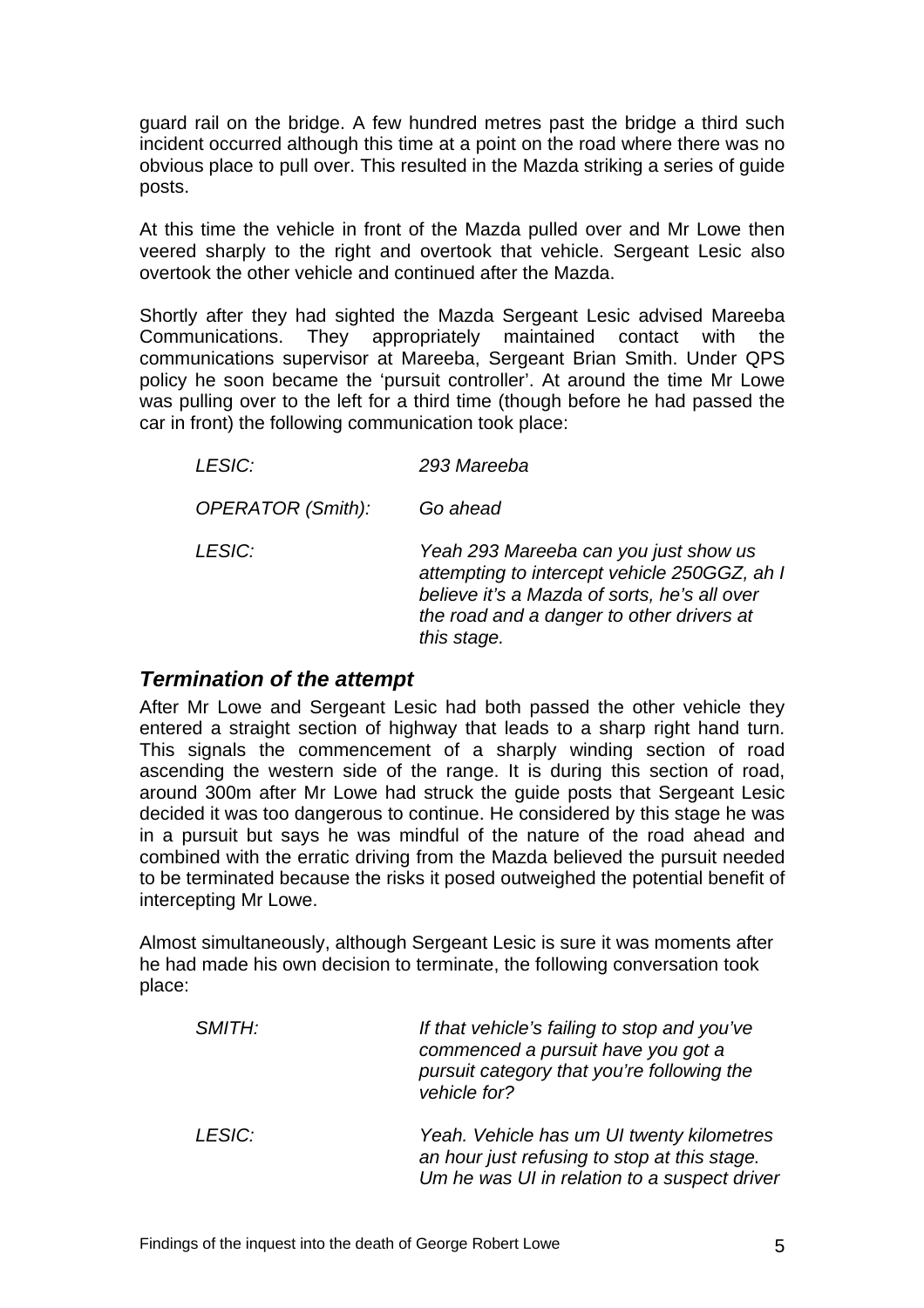<span id="page-7-0"></span>

|               | ah on the road UI the info on him, he's still<br>refusing to stop.                                                                                                           |
|---------------|------------------------------------------------------------------------------------------------------------------------------------------------------------------------------|
| SMITH:        | Mate it doesn't come under any, under any<br>of those pursuit categories so um just<br>terminate the pursuit now please UI failing<br>to stop.                               |
| <b>LESIC:</b> | Yeah. UI he's a danger on the road at this<br>stage, he's already run off the road UI. He's<br>not continued, we've terminated, I'll give you<br>odometer when you're ready. |

The last sentence is a reference to QPS procedure on termination of a pursuit. In accordance with that policy Sergeant Lesic pulled to the side of the road, provided his odometer reading to the pursuit controller and conducted an inspection of his vehicle. A short time later he noticed an off duty officer known to him travelling west. He flagged his colleague down and asked that officer if he had noticed Mr Lowe's vehicle but that officer had not.

As he was walking back to his car he received a radio broadcast advising of a traffic crash at the bottom of the range.

#### *The collision*

On being advised of the crash Sgt Lesic and PLO Paul went to the site. They were the first emergency service officers on scene.

The crash occurred on a section of road, approximately 2.5km east of the Rex Lookout. It has a speed limit of 60km/h. A 45km/h recommended speed sign applied to the corner on which the collision occurred. Eye witnesses indicate that Mr Lowe was travelling over the speed limit at the time his vehicle veered onto the wrong side of the road into the path of a prime mover and trailer travelling in the opposite direction. The collision caused the truck to jack-knife. The driver of the prime mover and several other people assisted in moving parts of the wrecked Mazda to gain access to Mr Lowe. The positioning of his body in the wreckage meant he was unable to be immediately extricated. Those present attempted to provide first aid although early assessments were that he had no pulse and, despite the arrival of Sergeant Lesic and, shortly after, a Queensland Ambulance Service paramedic, nothing could be done to save Mr Lowe. He was pronounced deceased at the scene.

#### *The autopsy*

A post-mortem examination was conducted on the body of Mr Lowe at the Cairns Base Hospital mortuary on 29 September 2009 by an experienced forensic pathologist, Dr Paull Botterill.

Toxicological testing on blood samples taken at autopsy was negative for the presence of alcohol or other drugs.

In his report Dr Botterill stated: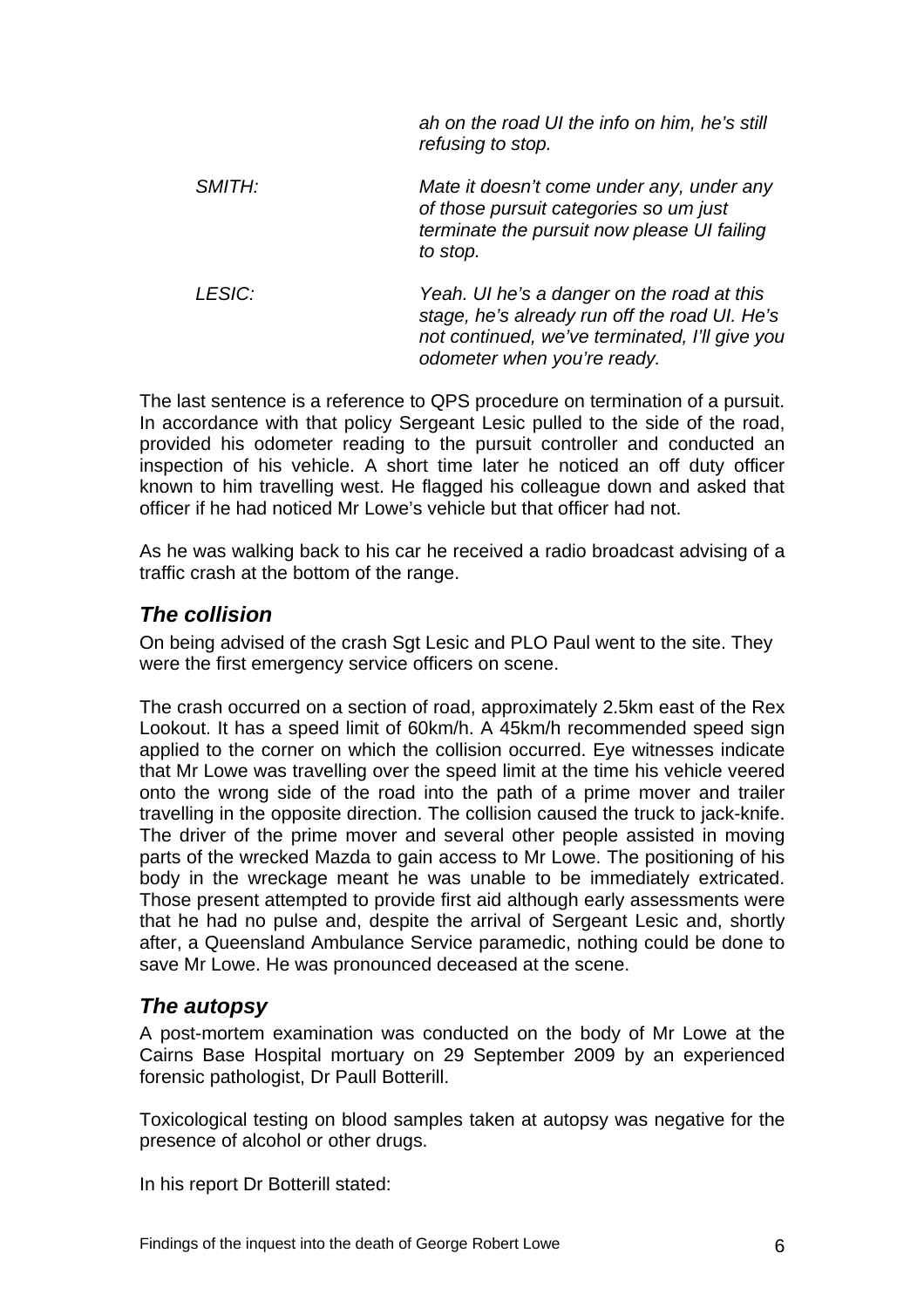<span id="page-8-0"></span>*The relatively short time between the loss of control of the vehicle and death means….the possibility of an underlying irregularity of heart rhythm or very recent stroke cannot be completely excluded.*

He noted the significant injuries suffered by Mr Lowe in the collision and determined the cause of death to be:

- (a) Multiple injuries; *due to or as a consequence of*
- (b) Motor vehicle collision (driver).

#### *The investigation findings*

The urine sample taken from Sergeant Lesic on 25 September 2009 proved negative for alcohol or drugs.

Mechanical inspections of the prime mover and the Mr Lowe's vehicle showed both were in satisfactory condition, certainly to the extent that no mechanical fault was a contributory factor in the collision.

The forensic analysis conducted by Senior Constable Ezard showed evidence of sharp braking by the prime mover involved in the collision. Applying recognised mathematical formulae to the observations made at the scene he was able to determine the prime mover was travelling at between 48 and 51km/h at the time it commenced braking.

On his examination of the scene Senior Constable Ezard was unable to find any friction marks associated with the vehicle of Mr Lowe. He concluded this meant either Mr Lowe had not braked or had not applied the brakes with sufficient force to generate the heat necessary to leave any such mark. Senior Constable Ezard attributed the collision to Mr Lowe's vehicle having travelled into the westbound lane while descending in an eastbound direction. This left the driver of the prime mover insufficient time to take effective evasive action.

Inquiries revealed Mr Lowe to be a law abiding and responsible citizen. His behaviour on the day of his death was completely out of character. Although I can not prove it, I strongly suspect Mr Lowe suffered a sudden and undiagnosed health related event that degraded his judgment and his ability to properly control his car. I do not consider it likely his actions were intentional.

#### **Findings required by s. 45**

I am required to find, as far as is possible, who the deceased person was, how he died, when and where he died and what caused his death. As a result of considering all of the material contained in the exhibits and the evidence given by the witnesses, the material parts of which I have summarised above, I am able to make the following findings.

**Identity of the deceased** - The deceased person was George Robert Lowe.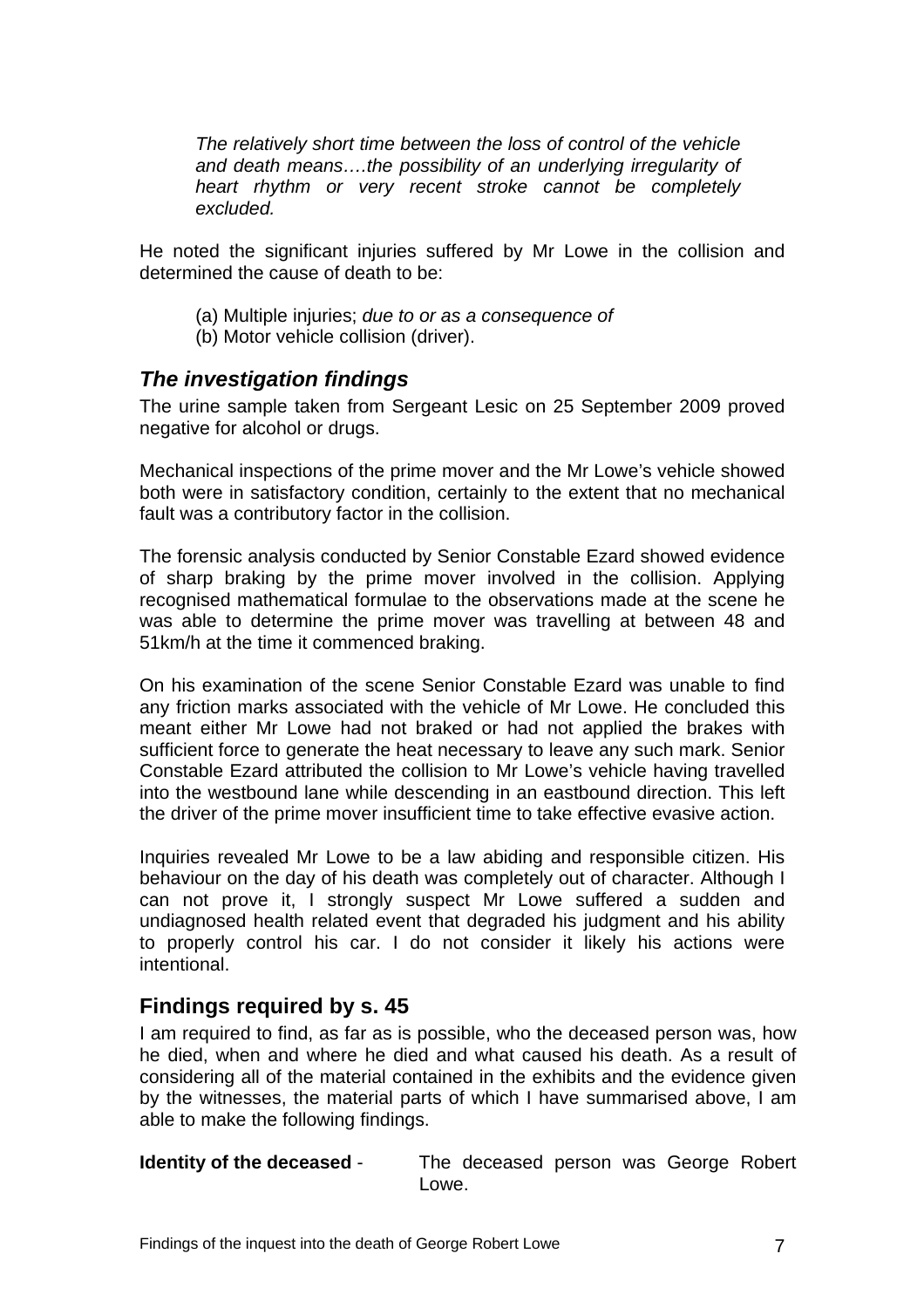<span id="page-9-0"></span>

| How he died -           | He died as a result of injuries sustained<br>when the vehicle he was driving veered into<br>oncoming traffic and collided with a prime<br>mover while he was descending the<br>Kuranda Range towards Cairns. A short<br>time before this he had failed to stop his<br>vehicle when directed to do so by police. |
|-------------------------|-----------------------------------------------------------------------------------------------------------------------------------------------------------------------------------------------------------------------------------------------------------------------------------------------------------------|
| <b>Place of death -</b> | He died on the Kuranda Range near Cairns<br>in Queensland.                                                                                                                                                                                                                                                      |
| Date of death -         | Mr Lowe died on 25 September 2009.                                                                                                                                                                                                                                                                              |
| Cause of death -        | Mr Lowe died as a result of multiple injuries<br>suffered in a motor vehicle collision.                                                                                                                                                                                                                         |

#### **Concerns, comments and recommendations**

Section 46, in so far as it is relevant to this matter, provides that a coroner may comment on anything connected with a death that relates to public health or safety, the administration of justice or ways to prevent deaths from happening in similar circumstances in the future.

The direct and proximate cause of the death of George Lowe was the manner of his driving which saw him travel onto the wrong side of the road as he descended a steep and winding section of the Kuranda Range on the Kennedy Highway. This brought him into the path of a slowly ascending prime mover leaving the driver of that vehicle with no opportunity to take evasive measures. Notwithstanding he was principally the architect of his own demise, in view of the proximity of the death to the police pursuit it is appropriate to consider whether the officers involved complied with the relevant QPS policies.

#### *QPS pursuit policy*

On 1 January 2008, after an extensive trial, the QPS implemented a new pursuit policy state-wide. The policy has subsequently been refined and is again undergoing an extensive review to consider recommendations made in previous inquests. I acknowledge that the reforms to date and the current process of review, evidence an ongoing commitment by the QPS to grapple with the very complex challenges thrown up by this aspect of policing.

I shall now summarise those parts of the policy that were in force in December 2009 and relevant to this case.

#### **When can a pursuit be commenced and continued?**

The principles underpinning the policy are outlined in the Operational Procedures Manual (OPM). Those of particular relevance to this case are: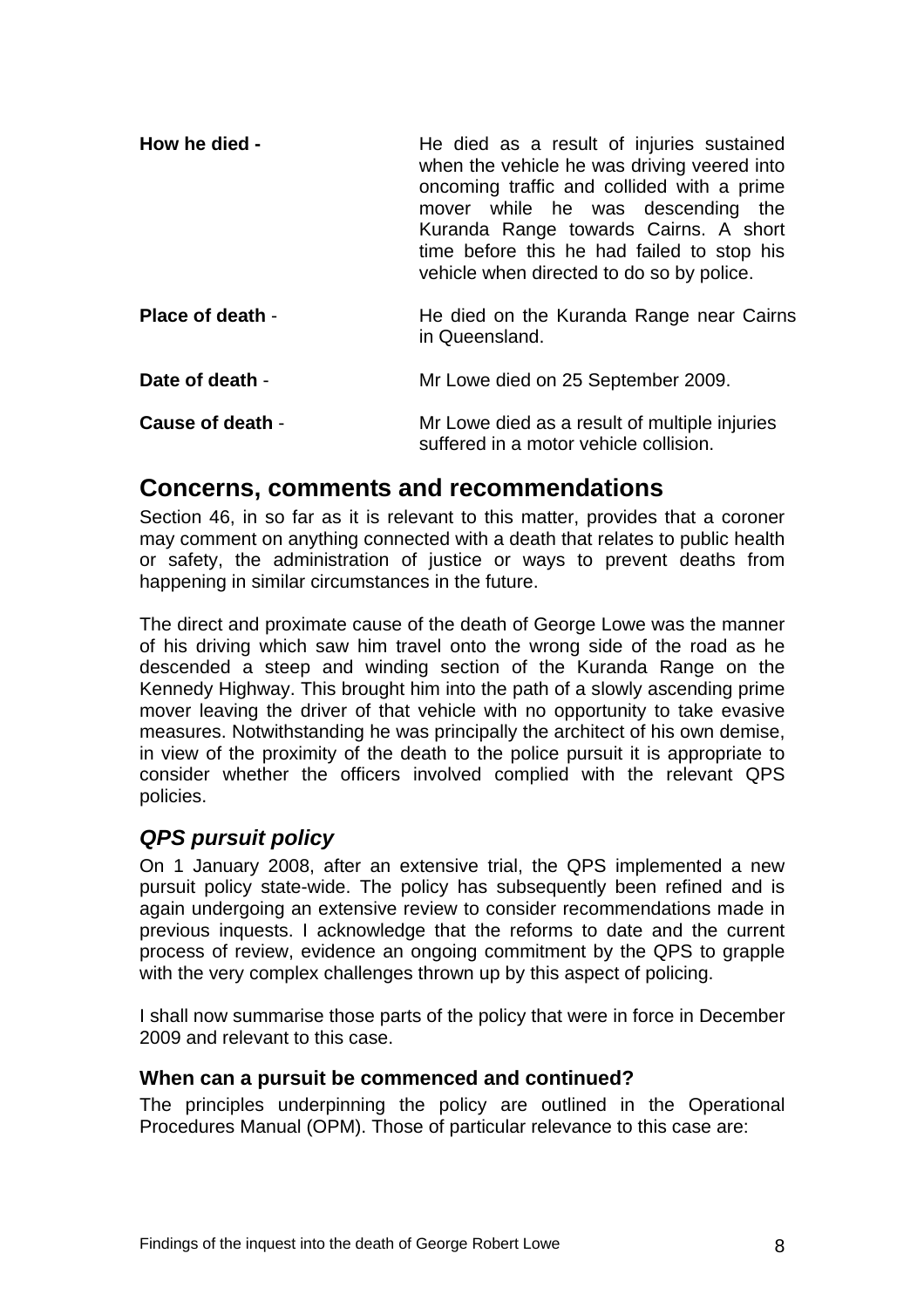- *(i) Pursuit driving is inherently dangerous. In most cases the risk of the pursuit will outweigh the benefits.*
- *(ii) Pursuits should only be commenced or continued where the benefit to the community of apprehending the offender outweighs the risks.*
- *(iii) If in doubt about commencing or continuing a pursuit, don't.*

The policy assures officers that suspects who fail to stop when directed will still be the subject of law enforcement action, but less dangerous means than high speed pursuits will be utilised. It says:-

*The revised pursuit policy seeks to shift the manner of apprehension of people who fail to be intercepted from pursuits into other strategies. The Service will continue to apprehend offenders who fail to be intercepted but pursuits will not be the principal means of effecting apprehension.* 

The policy requires the pursuing officers to balance the utility of a pursuit against the risks it generates. The utility is gauged by considering the consequences of failing to intercept the pursued – the seriousness of the offences the person fleeing may have committed and the strength of the evidence indicating they have committed those offences. In this balancing exercise, issues of safety are to weigh more heavily than has been the case under earlier policies.

According to the policy, 'pursuit' means the continued attempt to intercept a vehicle that has failed to comply with a direction to stop where it is believed on reasonable grounds the driver of the other vehicle is attempting to evade police.

'Intercept' means the period from deciding to direct the driver of a vehicle to stop until either the driver stops or fails to stop. It includes the period when the police vehicle closes on the subject vehicle in order to give the driver a direction to stop.

The policy specifically excludes some matters from being sufficient on their own to justify the commencement of a pursuit. These are termed '*non-pursuit matters'* and they include license and vehicle checks, random breath tests and traffic offences.

If the circumstances do justify a pursuit, the policy sets out to aid the process of risk analysis by dividing these situations into three categories:

• Pursuit category 1 –There are reasonable grounds to believe the driver or occupant of the vehicle will create an imminent threat to life; he/she has or may commit a homicide or attempt to murder or has issued threats to kill any person.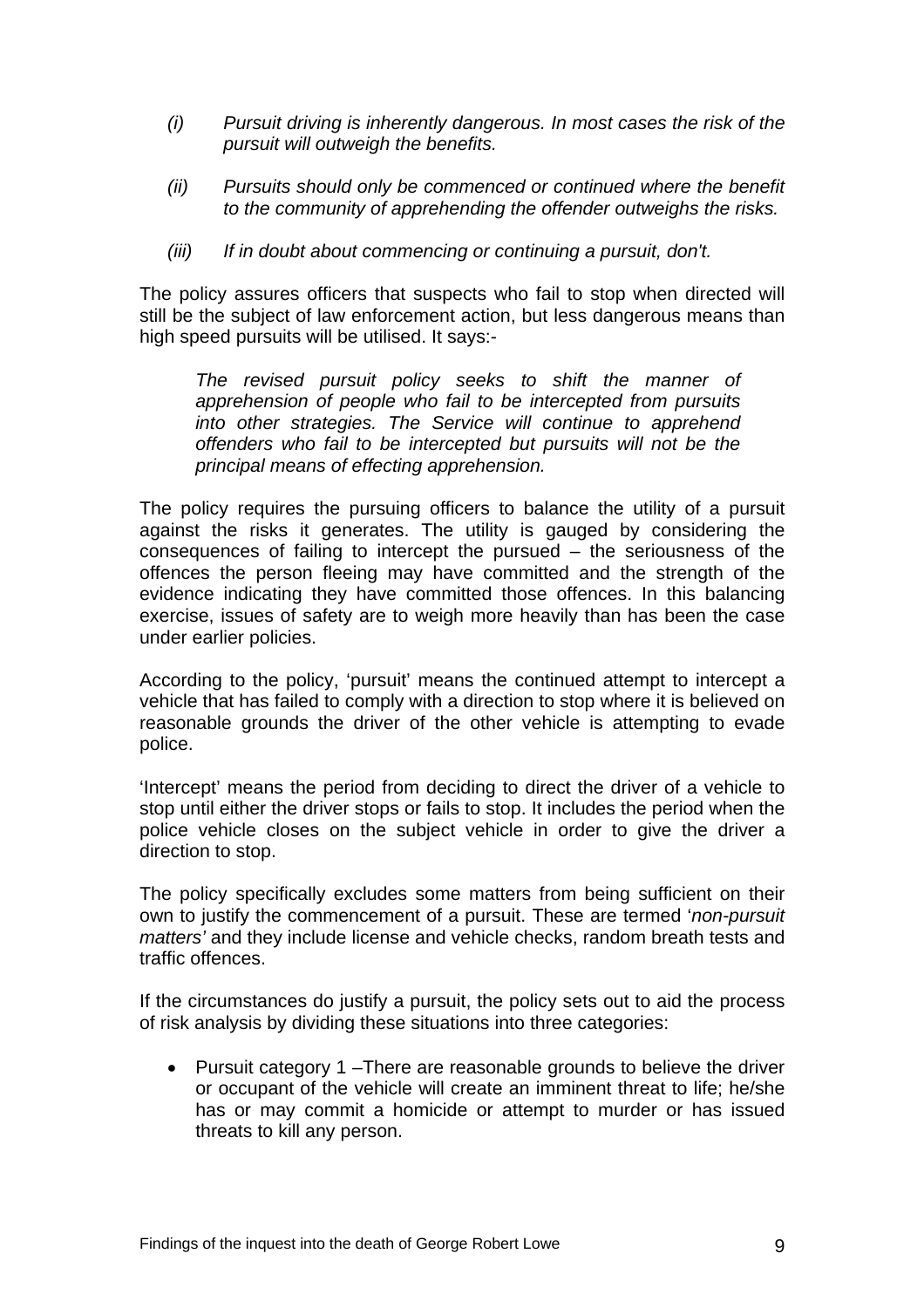- <span id="page-11-0"></span>• Pursuit category  $2 - It$  is known the driver or occupant has committed an indictable offence, a summary offence involving the unlawful use of the vehicle or dangerous driving prior to the attempted interception.
- Pursuit category 3 There is a reasonable suspicion the driver or occupant of the vehicle has committed an indictable offence or a summary offence involving the unlawful use of the vehicle.

The category of the pursuit becomes relevant to the process of risk analysis because the policy makes it clear to officers that, the less serious the category, the less tolerance there is for risk and, therefore, the more likely it will be that the risks of a pursuit will outweigh any potential benefits. The policy also sets out several factors that must form part of the ongoing process of risk assessment to be considered by an officer.

The policy makes it clear that if the pursuing officers are relying on the indictable offence of *dangerous operation of a motor vehicle* to justify the pursuit, then the driving constituting that offence needs to have occurred prior to the initial attempt to intercept.

#### **When an intercept becomes a pursuit**

When an officer is attempting to intercept a vehicle, if the vehicle fails to stop as soon as reasonably practicable, and the officer reasonably believes the driver of the vehicle is attempting to evade police, a pursuit is said to commence if the officer continues to attempt the intercept.

The reference to 'reasonably believes' means the question is not determined by the subjective views of the pursuing officer, rather, as with most aspects of law enforcement, officers must align their conduct with what a reasonable officer would do or believe in the circumstances.

If a pursuit is not justified, an attempted intercept must be abandoned. Similarly, if a pursuit that had initially been justified becomes one where either the officer, the occupants of the pursued vehicle or members of the public are exposed to unjustifiable risk, then it must be abandoned. In such cases the officer must turn off the flashing lights and siren, pull over and stop the police vehicle at the first available safe position.

#### **Was there a pursuit in this case?**

All parties agreed at the inquest that there had been a pursuit in this case. Sergeant Lesic considered it commenced when Mr Lowe pulled over to the left of the road for a third time after the police had activated their siren but then, again, failed to stop. I am of the view the pursuit commenced shortly after the first occasion Mr Lowe pulled over to the left, but then resumed on a normal course. At this time it ought to have been clear he had disobeyed a direction to stop and, by continuing to drive even at a moderate speed, was attempting to evade the police vehicle.